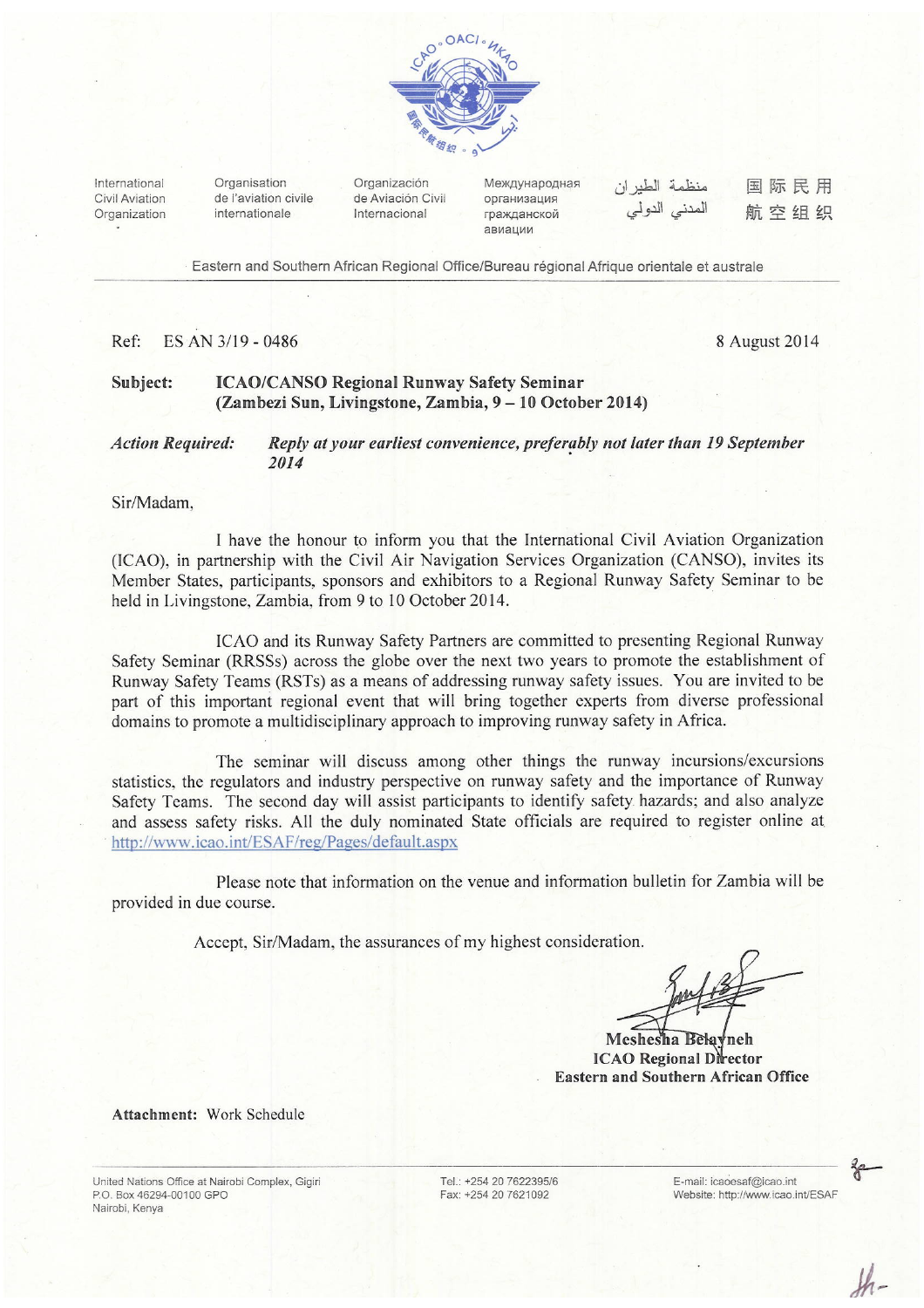# **Day 1 - Thursday, 9 October 2014**

| <b>Registration</b>                                                                                                                                                                                                                                                                                                                        |  |
|--------------------------------------------------------------------------------------------------------------------------------------------------------------------------------------------------------------------------------------------------------------------------------------------------------------------------------------------|--|
| $09.30 - 10.15$                                                                                                                                                                                                                                                                                                                            |  |
| <b>Opening Ceremony</b>                                                                                                                                                                                                                                                                                                                    |  |
| Robinson Misitala, CEO Zambia Airports<br>$\bullet$<br><b>ICAO Representative</b><br>Ruben Morales, Assistant Director Safety, IATA<br>Boni Dibate, CANSO African Regional Director                                                                                                                                                        |  |
| $10.15 - 10.45$                                                                                                                                                                                                                                                                                                                            |  |
| <b>Tea &amp; Coffee</b>                                                                                                                                                                                                                                                                                                                    |  |
| $10.45 - 11.00$                                                                                                                                                                                                                                                                                                                            |  |
| <b>The African Big Picture</b>                                                                                                                                                                                                                                                                                                             |  |
| African Data and statistics on runway incursions/excursions<br><b>ICAO Representative</b>                                                                                                                                                                                                                                                  |  |
| $11.00 - 12.00$                                                                                                                                                                                                                                                                                                                            |  |
| <b>Regulator Perspective on Runway Safety</b>                                                                                                                                                                                                                                                                                              |  |
| <b>ICAO Representative</b><br>$\bullet$<br>Gabriel Lesa- Director General, Department of Civil Aviation Authority, Zambia<br>$12.00 - 13.00$                                                                                                                                                                                               |  |
| <b>Industry Partner Perspective</b>                                                                                                                                                                                                                                                                                                        |  |
| <b>SEDA Protus, Safety &amp; Flight Operations, Africa, IATA</b><br>$\bullet$<br>Barry Kashambo, Executive Director, Civil Aviation Safety and Security Oversight Agency East African<br>Community<br>$13.00 - 14.00$                                                                                                                      |  |
| Lunch                                                                                                                                                                                                                                                                                                                                      |  |
| $14.00 - 16.00$                                                                                                                                                                                                                                                                                                                            |  |
| <b>Runway Safety Team Importance</b>                                                                                                                                                                                                                                                                                                       |  |
| The importance of runway safety teams, structure and collaboration of multi-disciplinary mitigation strategies<br>within Africa.<br>Activity: Building Runway Safety teams and defining types of issues to mitigate collaboratively<br><b>SEDA Protus, Safety &amp; Flight Operations, Africa IATA-Runway Safety Go Teams</b><br>$\bullet$ |  |

- **IATA- Airline perspective on Runway Safety**
- Zambia Airports (ATM view point)<br>• Captain Begin : IFALPA
- **Captain Begin** : IFALPA

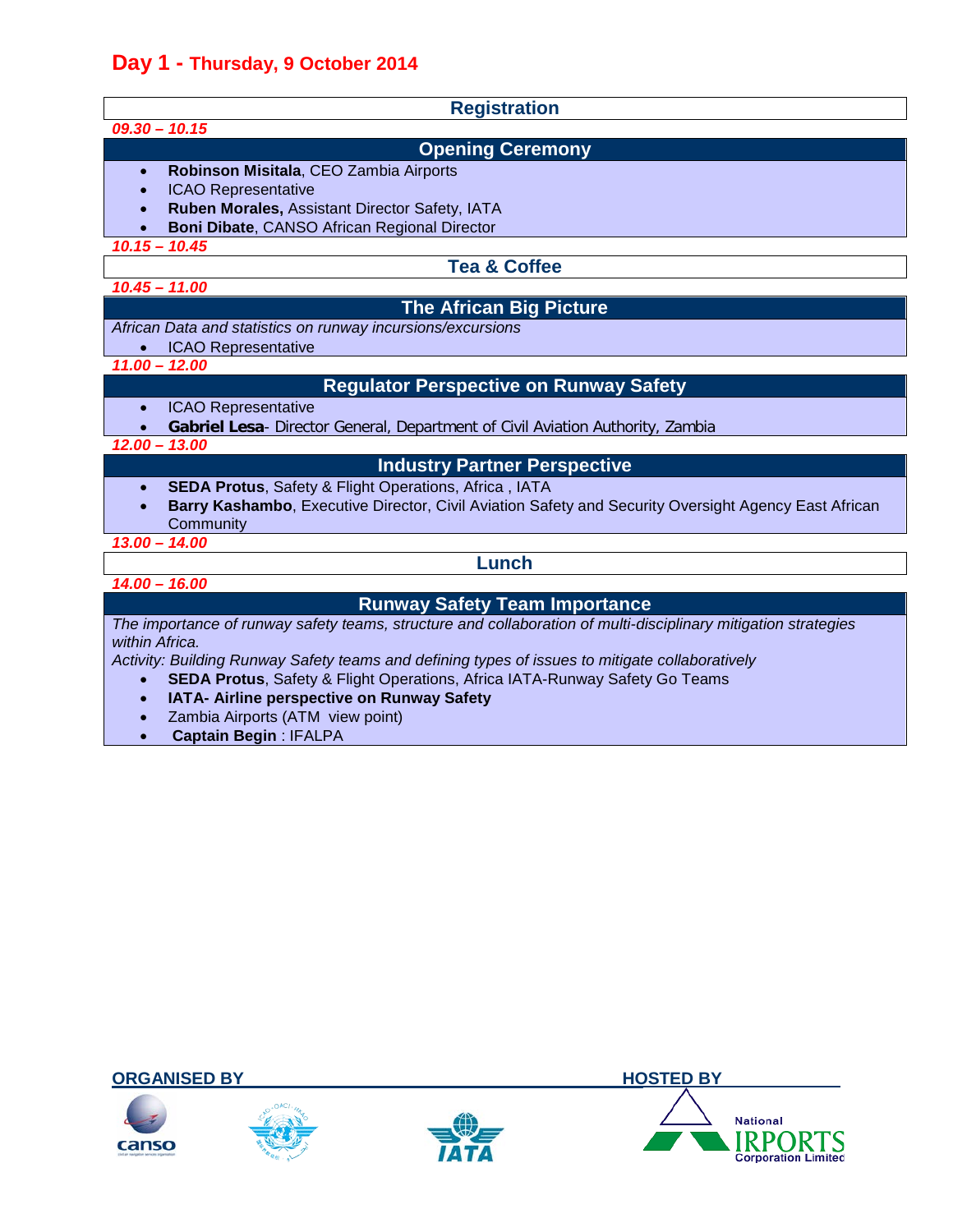*16.00 – 16.30*

**Break**

*16.30 – 17.00*

# **Day 1 Summary & Day 2 Context**

Recap of Day 1 and Video and description of Case Study for Day 2 Workshop

- **Gwyneth Howell,** Investigation and Standard Specialist (ATNS), Chair, CANSO SMS Implementation Safety Team Africa
- **Ifeanyi F. Uzoma-Fyneboy,** General Manager (SMS/QA)NAMA; Co Lead
- **SEDA Protus**, Safety & Flight Operations, Africa IATA

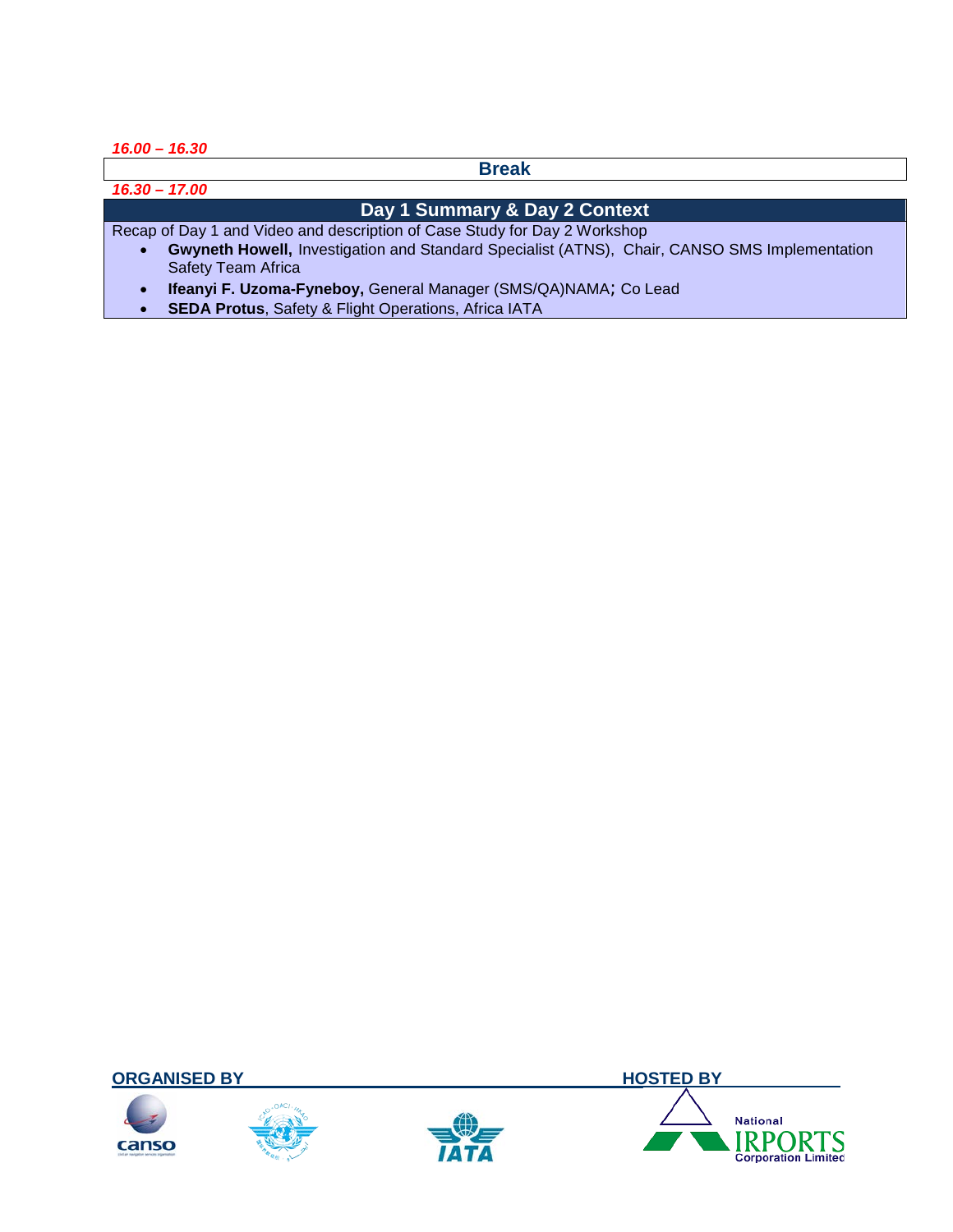# **Day 2 - Friday, 10 October 2014**

| $08.30 - 09.15$                                                                           |  |  |
|-------------------------------------------------------------------------------------------|--|--|
| <b>Scoping the Project</b>                                                                |  |  |
| Introduction – 10 minutes                                                                 |  |  |
| Workshop to Scope Risk and Project (5 M)-20 minutes                                       |  |  |
| Report-back - 15 minutes                                                                  |  |  |
| Facilitator:                                                                              |  |  |
| Eric Saldana, CANSO Safety Programme Manager<br>$\circ$                                   |  |  |
| Gwyneth Howell, Investigation and Standard Specialist (ATNS), Chair, CANSO SMS<br>$\circ$ |  |  |
| <b>Implementation Safety Team Africa</b>                                                  |  |  |
| Ifeanyi F. Uzoma-Fyneboy, General Manager (SMS/QA)NAMA; Co Lead<br>$\circ$                |  |  |
| <b>SEDA Protus, Safety &amp; Flight Operations, Africa IATA</b><br>$\circ$                |  |  |
| Ruben Morales, Assistant Director Safety, IATA<br>$\circ$                                 |  |  |
| $09.15 - 10.45$                                                                           |  |  |
| <b>Identifying Hazards</b>                                                                |  |  |
| Introduction – 15 minutes                                                                 |  |  |
| Workshop to Identify Hazards, Cause and Effects - 30 minutes                              |  |  |
| Report-back - 45 minutes                                                                  |  |  |
| Facilitator:                                                                              |  |  |
| Eric Saldana, CANSO Safety Programme Manager<br>$\circ$                                   |  |  |
| Gwyneth Howell, Investigation and Standard Specialist (ATNS), Chair, CANSO SMS<br>$\circ$ |  |  |
| Implementation Safety Team Africa                                                         |  |  |
| Ifeanyi F. Uzoma-Fyneboy, General Manager (SMS/QA)NAMA; Co Lead<br>$\circ$                |  |  |
| <b>SEDA Protus, Safety &amp; Flight Operations, Africa IATA</b><br>$\circ$                |  |  |
| Ruben Morales, Assistant Director Safety, IATA<br>$\circ$                                 |  |  |
| $10.45 - 11.15$                                                                           |  |  |
| Caffon Drook                                                                              |  |  |



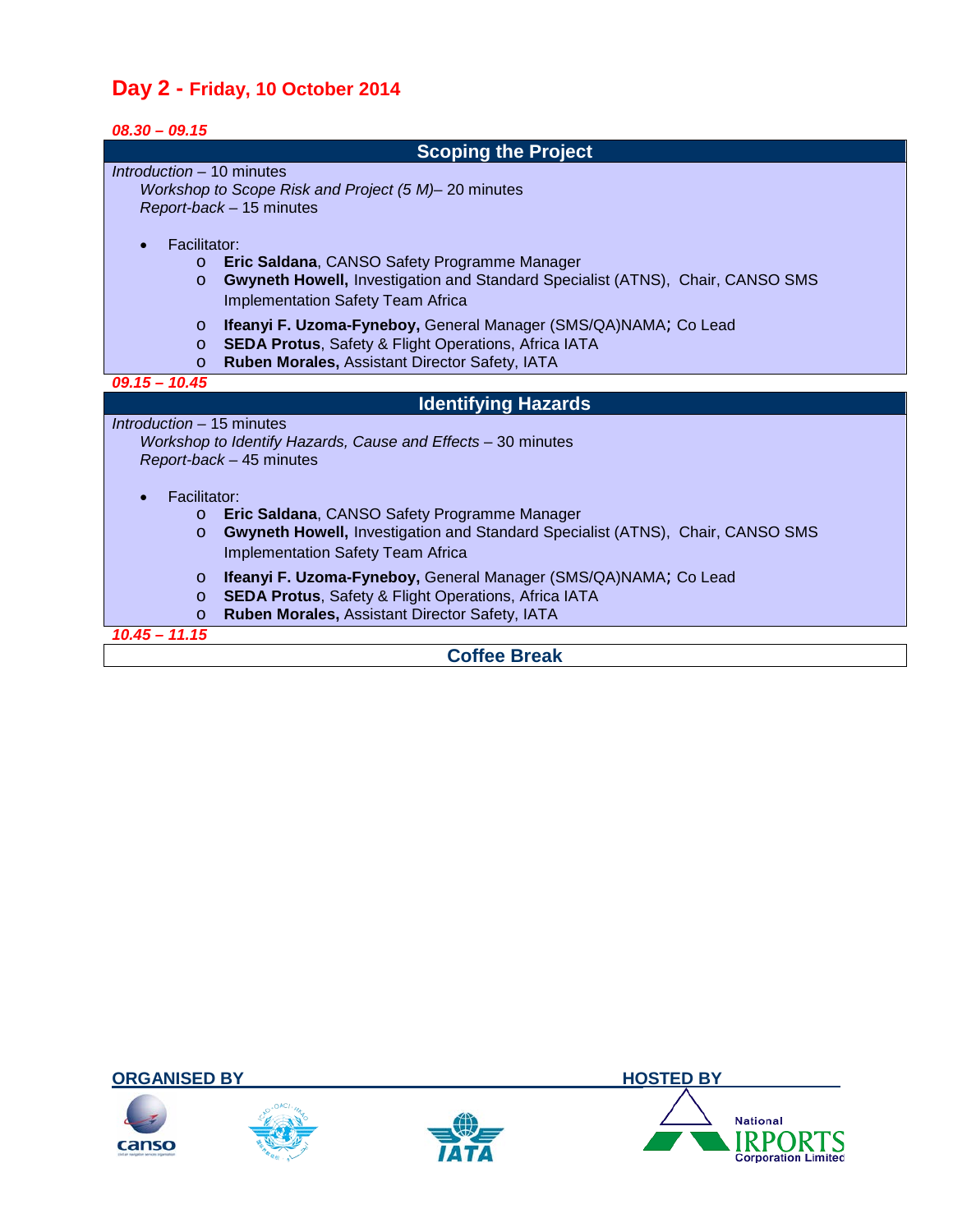| $11.15 - 12.30$                     |                                                                                                                                                                                             |  |
|-------------------------------------|---------------------------------------------------------------------------------------------------------------------------------------------------------------------------------------------|--|
| <b>Analyzing and Assessing Risk</b> |                                                                                                                                                                                             |  |
| Introduction – 15 minutes           |                                                                                                                                                                                             |  |
|                                     | Workshop to Analyze and Assess Risk – 30 minutes                                                                                                                                            |  |
| Report-back - 30 minutes            |                                                                                                                                                                                             |  |
|                                     |                                                                                                                                                                                             |  |
| Facilitator:                        |                                                                                                                                                                                             |  |
| $\circ$                             | <b>Eric Saldana, CANSO Safety Programme Manger</b>                                                                                                                                          |  |
| $\circ$                             | <b>Gwyneth Howell, Investigation and Standard Specialist (ATNS), Chair, CANSO SMS</b>                                                                                                       |  |
|                                     | <b>Implementation Safety Team Africa</b>                                                                                                                                                    |  |
|                                     |                                                                                                                                                                                             |  |
|                                     |                                                                                                                                                                                             |  |
|                                     |                                                                                                                                                                                             |  |
| $\circ$<br>$\circ$<br>$\circ$       | <b>Ifeanyi F. Uzoma-Fyneboy, General Manager (SMS/QA)NAMA; Co Lead</b><br><b>SEDA Protus, Safety &amp; Flight Operations, Africa IATA</b><br>Ruben Morales, Assistant Director Safety, IATA |  |

#### *12.30 – 13.30*

*13.30 – 15.00*

### **Lunch**

# **Mitigating Risks**

*Introduction – 15 minutes Workshop to identify mitigations and safety performance targets* – 30 minutes *Report-back* – 45 minutes

- Facilitator:
	- o **Eric Saldana**, CANSO Safety Programme Manger
	- o **Gwyneth Howell,** Investigation and Standard Specialist (ATNS), Chair, CANSO SMS Implementation Safety Team Africa
	- o **Ifeanyi F. Uzoma-Fyneboy,** General Manager (SMS/QA)NAMA; Co Lead
	- o **SEDA Protus**, Safety & Flight Operations, Africa IATA
	- o **Ruben Morales,** Assistant Director Safety, IATA

*15.00 – 15.30*

*15.30 – 16.45*

# **Coffee Break**

# **Monitoring & Reporting**

*Introduction* – 15 minutes *Workshop to design a successful monitoring process* – 30 minutes *Report-back* – 30 minutes